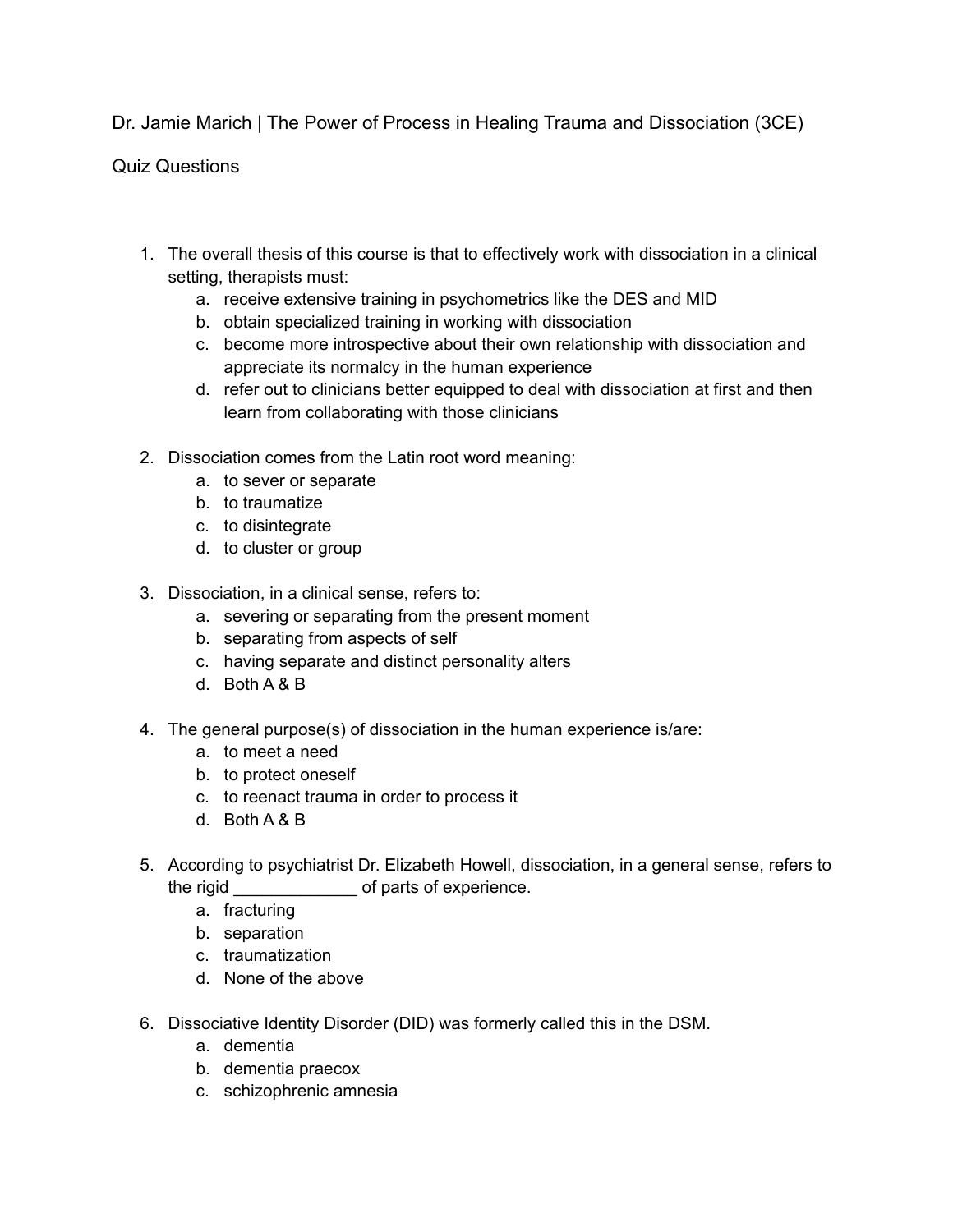- d. multiple personality disorder
- 7. This conference is specifically designed for people with DID and other dissociative disorders to have a safe enough place to speak openly and freely about their experiences.
	- a. The International Society for the Study of Trauma and Dissociation (ISSTD)
	- b. Healing Together by An Infinite Mind
	- c. The International Society for Traumatic Stress Studies (ISSTS)
	- d. None of the above
- 8. This early leader in the field suggested that there is an element of dissociation in all mental and emotional disorders:
	- a. Carl Jung
	- b. Pierre Janet
	- c. Sigmund Freud
	- d. Emile Krapelin
- 9. In this course, the following exercise is suggested as a way for therapists and clients alike to best obtain a sense of their own tendencies to dissociate and to manage their relationship with the present moment:
	- a. The DES Scale
	- b. The MID
	- c. The Dissociative Profile
	- d. Theory of Structural Dissociation
- 10. When or more parts/alters sharing consciousness at the same time (i.e., not blacking out, "going away," etc.), this is referred to as:
	- a. Fraser's Table
	- b. Center Ego State
	- c. co-consciousness
	- d. integration of alters
- 11. Which of the following is NOT a specific technique within the Fraser's Table approach?
	- a. The Spotlight Technique
	- b. The Dissociative Profile
	- c. The Middle Man Technique
	- d. Relaxation Imagery
- 12. Fraser credits the Dissociative Table Imagery technique in his larger ethic as drawing from which psychotherapeutic tradition?
	- a. hypnosis
	- b. psychoanalysis
	- c. EMDR therapy
	- d. Gestalt